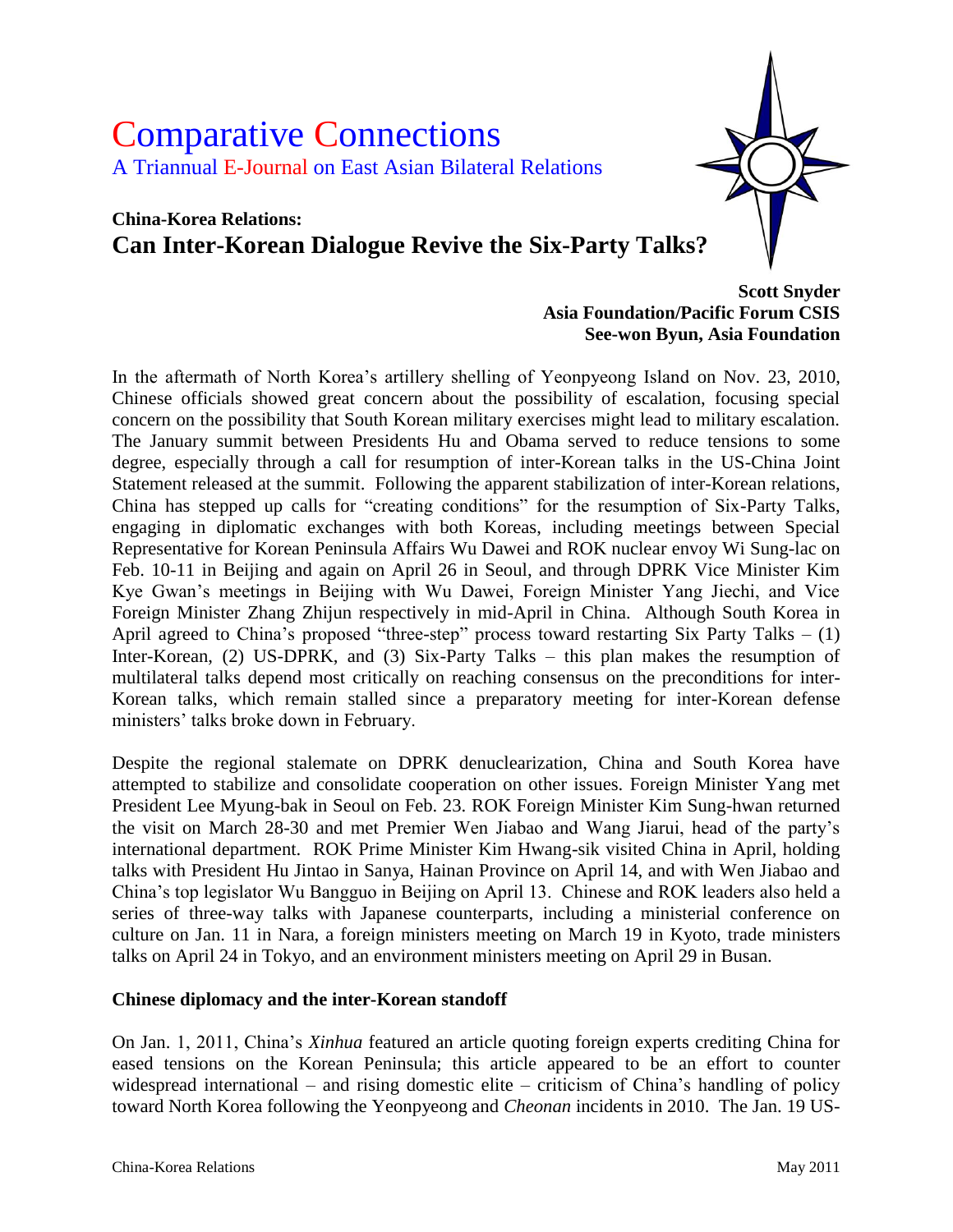China Joint Statement called for "sincere and constructive inter-Korean dialogue," and joint opposition to "all activities inconsistent with the 2005 Joint Statement and relevant international obligations and commitments." Although the joint statement included a direct reference to concerns about North Korea's uranium enrichment program, China continued to block ROK and US efforts at the UN Security Council (UNSC) to explicitly condemn North Korea's enriched uranium program as a violation of international obligations. Disagreements over how and whether to address this issue at the UN or through the Six-Party Talks emerged as a point of difference between China and the US and South Korea, respectively.

The combined US and Chinese call for a resumption of inter-Korean dialogue served as a buffer against renewed escalation of inter-Korean tension and prodded the two Koreas to reengage in talks. South Korea accepted the North's offer for dialogue and proposed talks for Feb. 8-9 to prepare for an inter-Korean defense ministerial dialogue, but those talks broke down over North Korea's refusal to apologize and take responsibility for the *Cheonan* and Yeonpyeong provocations. The breakdown underscored fundamental differences over the prerequisites to reengagement and reduced the likelihood of an early resumption of Six-Party Talks.

Foreign Minister Yang Jiechi reiterated China's support for inter-Korean dialogue and early resumption of Six-Party Talks during his meeting with President Lee in Seoul on Feb. 23. Yang stressed peninsular and regional stability as "fundamental starting points" to dealing with Korean Peninsula affairs, based on the principles of denuclearization, long-term stability in Northeast Asia, and common regional interests. But Yang's visit to Seoul came amid reports that China blocked the release of a UN expert panel report on the North Korean nuclear issue and has refused to publicly acknowledge or join with South Korea in expressions of concern regarding North Korea's uranium enrichment program.

In response to South Korean criticisms, the PRC Foreign Ministry spokesman on Feb. 24 reaffirmed China's "constructive" role in Korean denuclearization, stating, "As a permanent member of the UN Security Council and a responsible player in the international community, China always supports denuclearization on the peninsula as well as peace and stability in northeast Asia." On the sidelines of China's annual session of the National People's Congress in early March, Foreign Minister Yang acknowledged that "how and when [Six-Party Talks] can be resumed demands further exchange of views," while noting the importance of the September 2005 Joint Statement for maintaining regional exchanges and stability.

China's diplomatic exchanges with DPRK counterparts waned during the first few months of 2011 after having surpassed the number of high-level exchanges with the ROK for the first time in over two decades in late 2010. This year marks the  $50<sup>th</sup>$  anniversary of the signing of the Treaty of Friendship, Cooperation and Mutual Assistance, for which the two countries have pledged to engage in a series of commemorative activities. Chinese State Councilor and Minister of Public Security Meng Jianzhu met DPRK leaders in Pyongyang on Feb. 13-14, including Kim Jong Il; Kim Yong Nam, president of the Presidium of the Supreme People's Assembly; Ri Yong Ho, chief of the Korean People's Army General Staff and member of the Presidium of the Political Bureau of the Workers' Party of Korea (WPK) Central Committee; and Ju Sang Song, minister of people's security and member of the WPK Political Bureau, with whom Meng signed a bilateral cooperation agreement on behalf of their respective ministries on Feb. 13. Weeks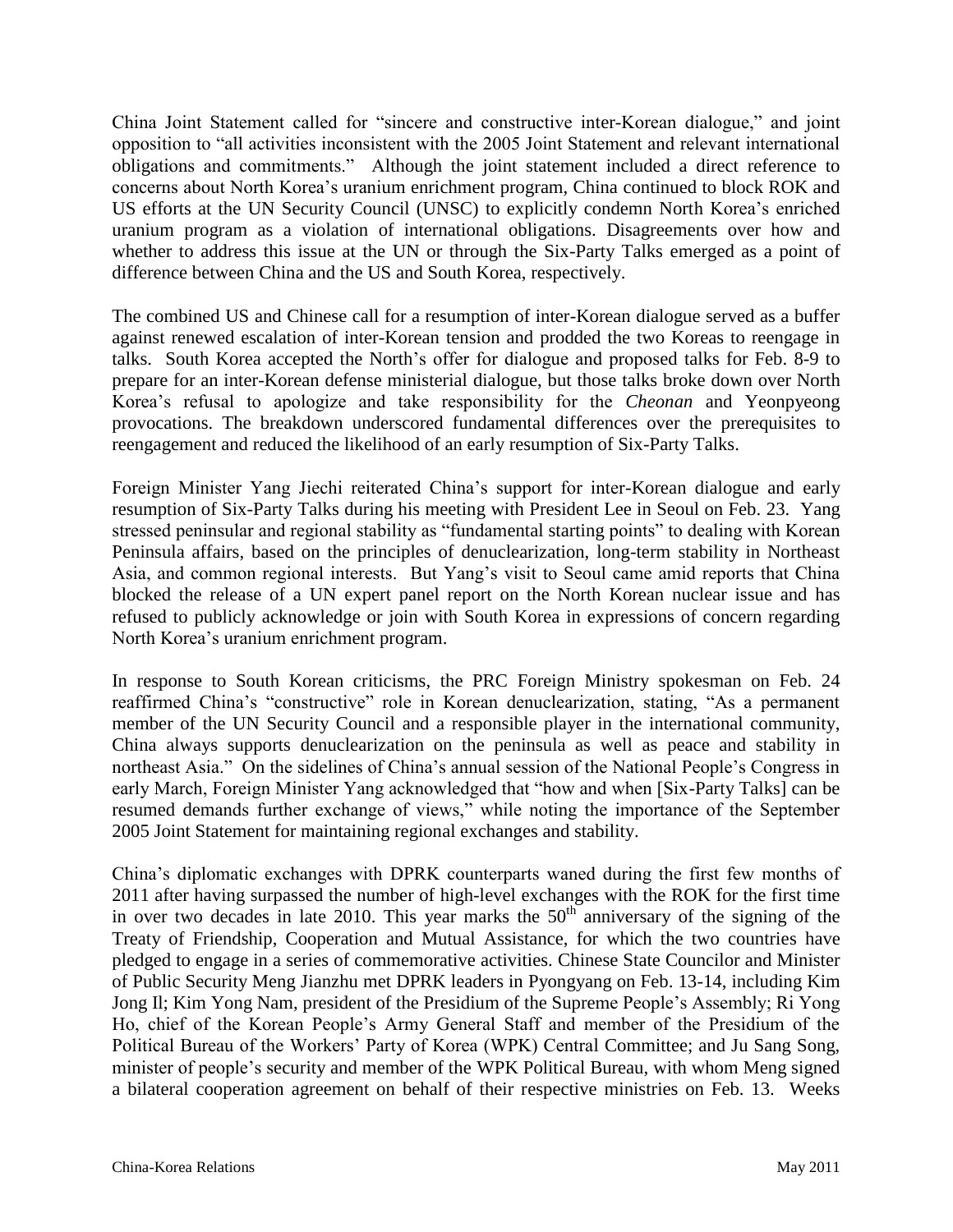later, Ju was removed from his post with no clear explanation, leading to speculation that his departure was related to a more extensive transition connected with North Korea's political succession. *Xinhua* cited Meng's support for the China-DPRK traditional friendship and expectations of "inheriting the friendship, deepening communications and cooperation in various areas," while *Korean Central News Agency* on Feb. 14 quoted Meng's hopes for a "successful solution of the issue of succession," the first public statement by a Chinese Cabinet member in support of a smooth leadership transition in Pyongyang. DPRK top legislator Kim Yong Nam held talks with PRC Vice Foreign Minister Zhang Zhijun in Pyongyang on Feb. 21, during which Kim reportedly outlined North Korea's efforts in economic development and called on China to "make more achievements in promoting the scientific outlook on development as well as building socialism with Chinese characteristics," according to *Xinhua*.

#### **China's renewed push for Six-Party Talks**

Following the US and South Korean dismissal of China's proposal for emergency six-party consultations at the end of 2010, China secured South Korea's support of a three-step process for restarting Six-Party Talks as proposed by Wu Dawei during his meeting with Wi Sung-lac in Seoul on April 26, which includes: (1) inter-Korean nuclear talks, (2) US-DPRK dialogue, and (3) multilateral negotiations. This formulation has presented a dilemma for South Korea, given its emphasis on a North Korean apology for the *Cheonan* and Yeonpyeong incidents as a prerequisite for moving forward on inter-Korean relations. At the same time, South Korea does not want to be perceived as an obstacle to the resumption of efforts to achieve North Korea's denuclearization, and has at times suggested that North Korean acknowledgement of the nuclear issue as a legitimate issue in inter-Korean relations might be a sufficient basis upon which to move forward with Six-Party Talks. There have been mixed messages over the past few months from South Korean senior officials over the specific requirements for resumption of Six-Party Talks. Wu Dawei held follow-on talks with ROK National Security Adviser Chun Yung-woo in Seoul on April 29 to discuss ways to restart the talks, but no details of the discussion were disclosed.

Although some ROK officials have expressed Seoul's intention of not tying its desire for a North Korean apology for the provocations to the resumption of Six-Party Talks, in an interview with *Arirang News* on April 26, Foreign Minister Kim Sung-hwan stated, "We reiterate that the North-led military attacks on the warship *Cheonan* and Yeonpyeong Island will impact the Six-Party Talks in one way or another." Chinese and South Korean negotiators in Seoul on April 26 did not reach agreement on when and how to reengage Pyongyang, which seeks resumption of dialogue without preconditions. PRC nuclear envoy Wu Dawei did not provide assurances to his ROK counterpart based on his most recent dialogue with Kim Kye Gwan that Pyongyang would back the three-step proposal for restarting six-party negotiations. There is no means by which to address North Korea's uranium enrichment program as long as Beijing prefers to deal with the issue through Six-Party Talks while South Korea and the US prefer to start by addressing it at the UN Security Council. The PRC Foreign Ministry spokesperson made clear its position during Kim Sung-hwan's March  $29<sup>th</sup>$  visit to Beijing, stating that, "The international community is greatly concerned over DPRK's uranium enrichment issue," while indicating that the issue should be solved within the Six-Party Talks framework.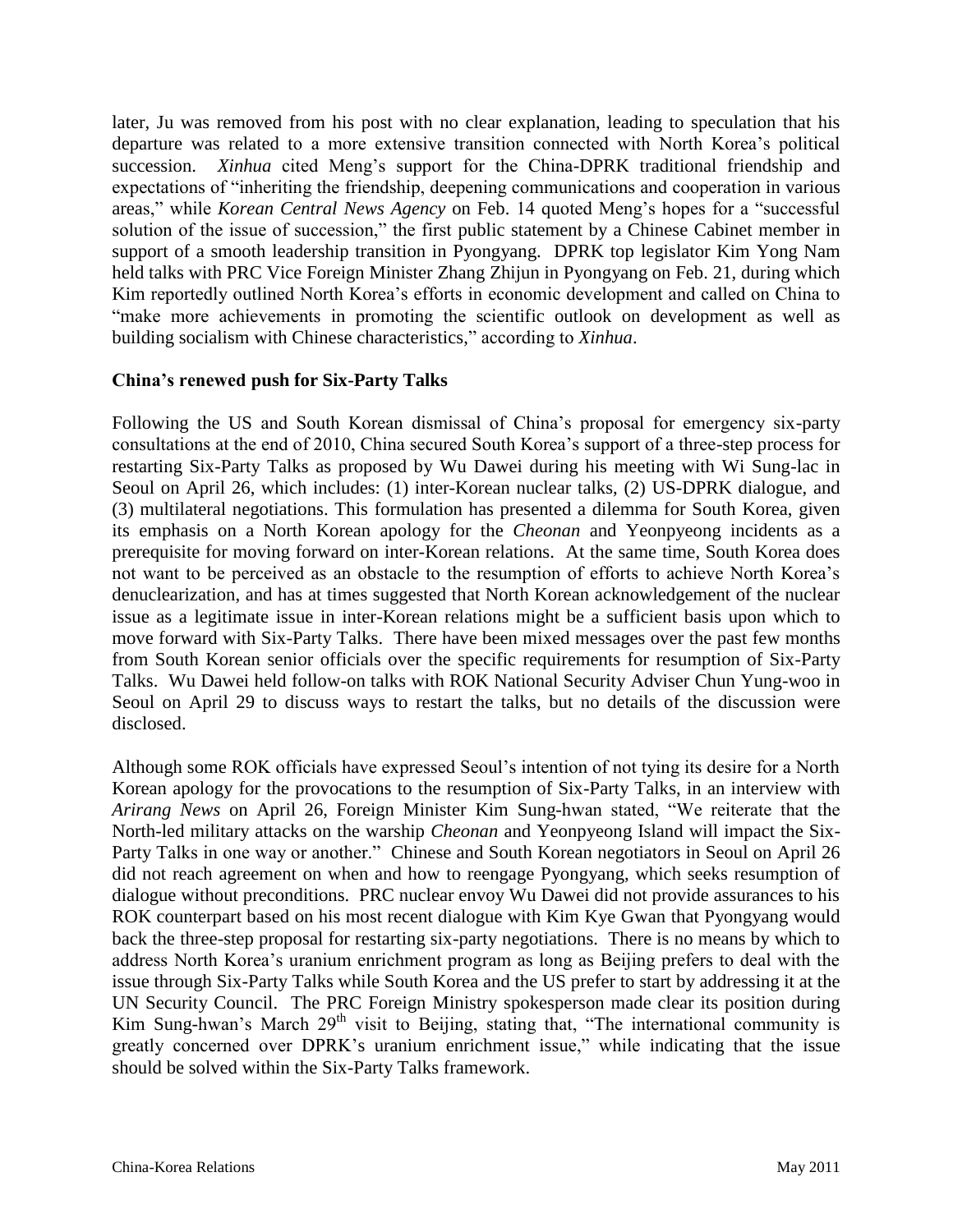#### **Shoring up the China-ROK strategic cooperative partnership**

China and South Korea have begun efforts to repair damage to the bilateral relationship over differences regarding North Korea by taking steps to expand political, economic, and cultural cooperation. Foreign Minister Kim Sung-hwan's three-day trip to Beijing in late March to meet PRC counterpart Yang Jiechi, Premier Wen Jiabao, and head of the party's international department, Wang Jiarui, was his first visit to China since taking office. The visit occurred in accordance with a bilateral agreement reached in 2010 to regularize high-level diplomatic exchanges. Hu Jintao and Wen Jiabao affirmed the relationship in meetings with ROK Prime Minister Kim Hwang-sik in April, expressing hopes for deepening "mutual political trust and strategic coordination." Prime Minister Kim also called for strengthening coordination through multilateral mechanisms such as the UN and G20. Wu Bangguo, chairman of the Standing Committee of the National People's Congress, stressed the need to strengthen exchanges between respective parliaments and political parties to promote mutual understanding. South Korea's appointment on April 21 of Lee Kyu-hyung, former ambassador to Russia and a career diplomat, as the new ambassador to China to replace Yu Woo-ik, represents a desire to strengthen cooperation with China following differences over how to deal with North Korea.

With a bilateral trade volume that is projected to reach \$300 billion by 2015, trade remains the primary foundation of the China-ROK partnership. Bilateral trade grew by 34 percent in 2009- 2010 following a 16 percent decline in 2009. Leaders from the two countries have identified telecommunications, shipbuilding, finance, logistics, high technology, energy, and environment as high growth sectors. Chinese leaders continue to express support for a bilateral free trade agreement. The year 2012 will mark "Visit Korea Year" and the 20<sup>th</sup> anniversary of the establishment of diplomatic ties, for which the two sides have pledged to intensify cooperation in education, culture, tourism, and people-to-people exchanges. South Korea has gained Chinese support for the 2012 World Expo in Yeosu and the 2014 Asian Games in Incheon.

### **China-ROK trilateral cooperation with Japan**

The impasse in DPRK denuclearization has not prevented China and South Korea from moving forward in promoting trilateral cooperation with Japan on a broad range of issues in preparation for the  $4<sup>th</sup>$  China-ROK-Japan summit in May. A week after its devastating earthquake, Japan hosted as planned the fifth trilateral Foreign Ministers Meeting between Yang Jiechi, Kim Sunghwan, and Matsumoto Takeiki in Kyoto on March 19, where the top agenda items included disaster management and nuclear safety. Trade Ministers Chen Deming, Kim Jong-hoon, and Kaieda Banri held three-way talks in Tokyo on April 24 focused on the economic impact of Japan's earthquake and a potential free trade agreement, for which the fourth joint feasibility study meeting was held in Jeju on March 30-April 1. Japan also hosted Culture Ministers Cai Wu, Yu In-chon, and Takaki Yoshiaki for the third China-ROK-Japan Ministerial Conference on Culture in Nara on Jan. 19, which produced the "Nara Declaration" for strengthened cultural cooperation under the trilateral "Vision 2020" forged in 2010. PRC Minister Cai provided five proposals for long-term trilateral cultural cooperation: (1) institutionalization of cultural exchange, (2) cooperation in cultural industries, (3) youth cultural exchange, (4) nontraditional cooperation, and (5) cooperation in the protection of cultural heritage. Cai held separate talks with ROK counterpart Yu In-chon on Jan. 18 in Nara, where both sides recognized cultural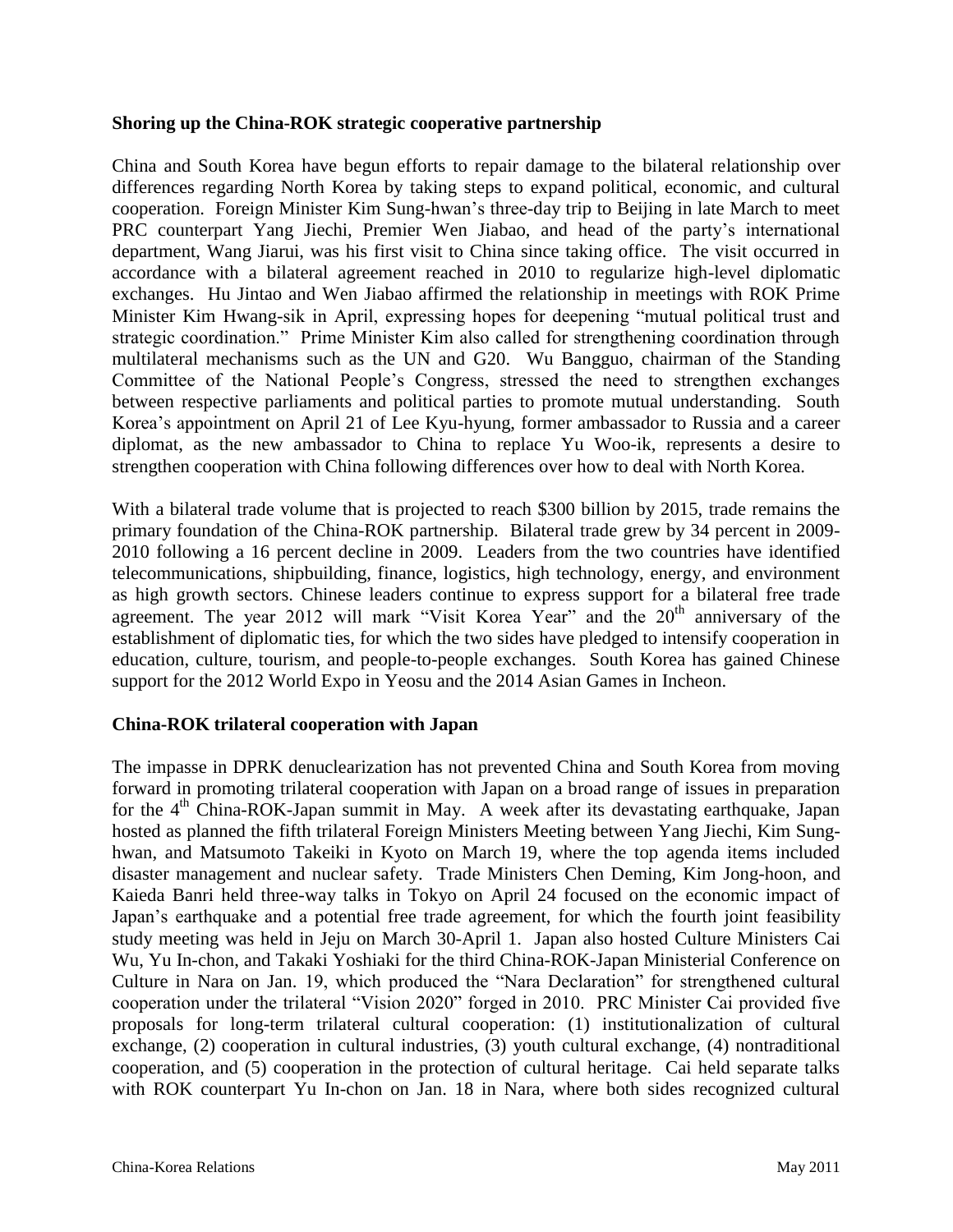exchange in various areas as an important part of the bilateral strategic partnership. On April 29 in Busan, ROK Environment Minister Lee Maanee, PRC counterpart Zhou Shengxian, and Japanese counterpart Kondo Shoichi held three-way talks on environmental issues, including discussion of countermeasures against natural disasters. The highest-level dialogue for environmental cooperation in the region, the meeting produced a joint statement pledging to strengthen cooperation in such common challenges as climate change, green growth, biodiversity, and dust and stand storms.

In one apparent sign of easing trade obstacles, the PRC Ministry of Commerce on April 8 lifted China's anti-dumping measures against cold-rolled stainless steel sheets imported from Japan and South Korea, restrictions that were first imposed in 2000. On the sidelines of China's annual parliamentary session in March, Foreign Minister Yang Jiechi expressed hopes for "greater strategic communication, political mutual trust and more practical cooperation in various fields" between the three countries. Yang emphasized the promotion of three-way free trade as a top priority, and highlighted the recycling economy, science and technology, environmental protection, and cultural exchanges as key areas for deepening cooperation. While trade remains the main driver for cooperation given China's economic significance to both South Korea and Japan, the three countries have committed to a comprehensive trilateral partnership that China has called an "important platform for the three countries to broaden common interests."

#### **Chinese engagements in North Korea's troubled economy**

According to Chinese Customs data, following the 4 percent decline in bilateral trade in 2009, China-DPRK trade reached a record high of \$3.5 billion in 2010, a 29 percent annual increase. The Korea International Trade Association continues to express concerns about South Korea's trade performance in North Korea relative to China's, indicating that inter-Korean trade fell from 91 percent of China-DPRK trade in 2007 to 55 percent by the end of 2010. DPRK exports to China increased by 51 percent to \$1.2 billion in 2010, led by iron ore, coal, and copper. PRC exports to the North increased by 21 percent to \$2.3 billion, with wheat and oil supplies reportedly helping to ease chronic shortages. In early January, local Chinese traders reported efforts by DPRK state-directed trading companies to sell steel to China in exchange for food, including rice, flour, and noodles, as well as construction materials. North Korean steel exports to China amounted to \$82 million between January and October 2010 according to the Korea Trade-Investment Promotion Agency. While the revival of China-DPRK commercial exchange appears to satisfy North Korea's food deficit, it continues to challenge the efficacy of international sanctions. South Korean media has linked China's trade with the North to efforts to manage North Korea's domestic situation, noting the importance of Chinese economic support for satisfying Kim Jong-il's goals of raising people's livelihoods by 2012 and successfully implementing succession. Further complicating the issue is the difficulty of distinguishing China's aid and trade interests. After Beijing's release of its white paper on foreign aid, PRC Vice Commerce Minister Fu Ziying at a press conference on April 26 detailed China's aid to the North for the first time, recognizing North Korea as a major focus of Chinese overseas aid efforts over the past 60 years, and stating that while China has supported Pyongyang's public infrastructure development, no cash has been provided.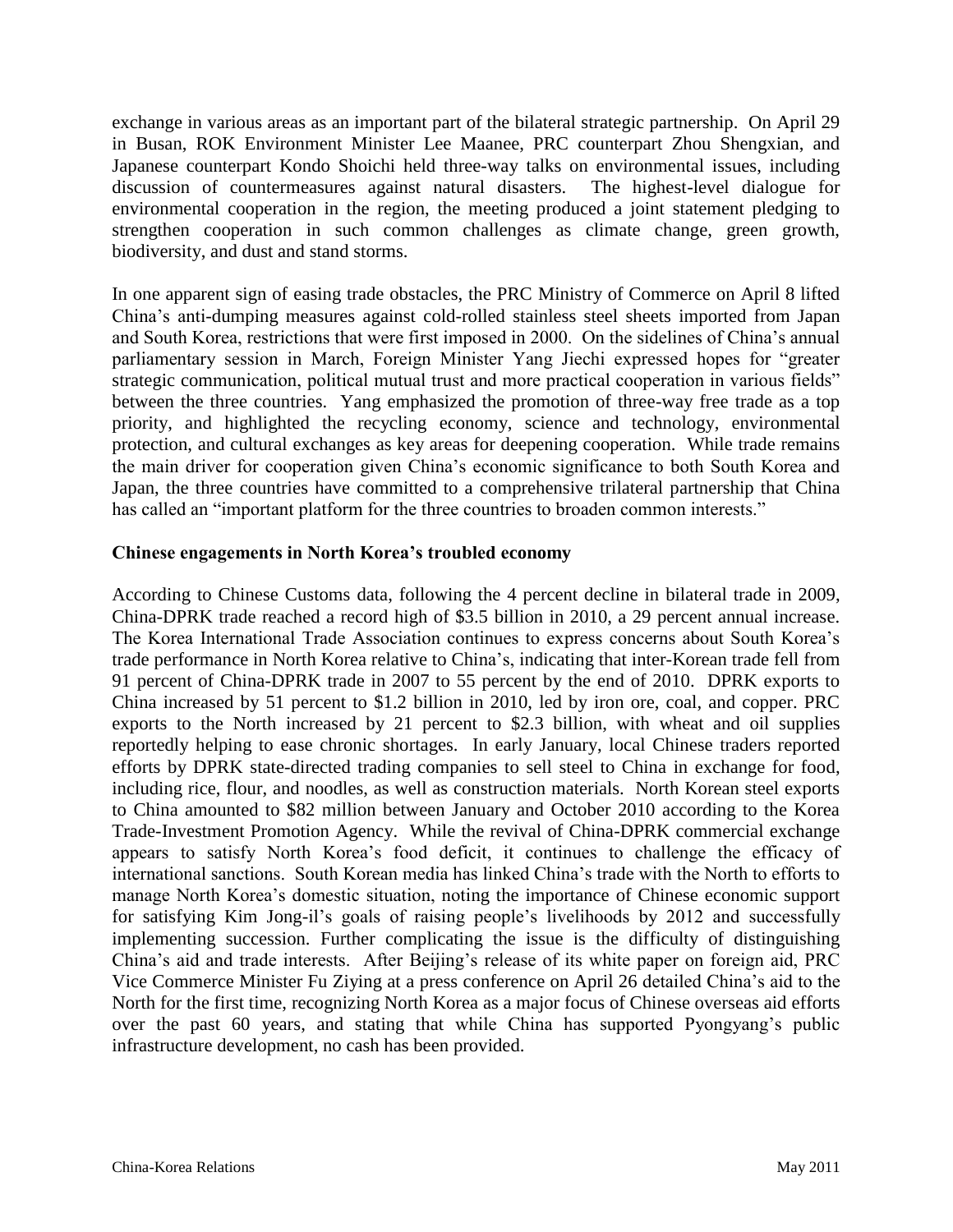Some analysts worry that North Korea is selling its most valuable resources to China too cheaply, focusing on increases in DPRK mineral exports to China this year after North Korea lifted restrictions on mineral exports (imposed in 2007) from the second half of 2010 reportedly to accommodate an increase in rice and corn imports. Chinese Customs data indicated that in 2010 coal imports from North Korea increased by 54 percent and iron ore imports doubled. According to South Korean reports, officials of the DPRK Joint Venture and Investment Guidance Bureau and the PRC Commerce Ministry met in mid-February to discuss an agreement on joint development of underground resources, including North Korea's Musan mine and other rare-earth mines. Reported developments in rail and road infrastructure in the border region have reinforced speculation about Chinese plans in North Korean resource development.

A focal point of attention and concern among some South Koreans has been the impact of Chinese provincial economic reform plans on North Korea's Rajin-Sonbong (Rason) special economic zone, where current development plans are aligned with a new initiative on the Chinese side from late 2009 to promote its own "Chang-ji-tu Reform and Development Zone" in Jilin. The ROK media in early January reported on a Chinese state company's agreement on Dec. 20, 2010, to invest \$2 billion in North Korea's Rason free trade zone, a "strategic joint project" that aims to build Rason city into a major industrial zone in Northeast Asia in 10 years, pending approval from the North Korean government. Such reports were followed by speculation on the stationing of Chinese troops in Rason city to protect Chinese-invested port facilities; the PRC Foreign Ministry firmly refuted these claims on Jan. 17. South Korea's *Chosun Ilbo* in February highlighted new developments in Rajin-Sonbong, including Beijing's plans to supply electricity to the area from April and the establishment of an economic mission there to handle potential conflict with DPRK authorities. Meanwhile, North Korea reportedly was easing traffic, communication, and customs obstacles to Chinese business activities. Under an agreement with Russian and DPRK counterparts, China reportedly launched a visa-free tour package for Chinese tourists in April beginning from Hunchun port city going through cities of the Russian Far East and North Korea's Rajin-Songbong special economic zone. Although Chinese involvement in the zone appears limited given continued mutual mistrust and tensions between traders and public security officials, Rason is regarded as an important potential source of foreign capital in the face of international sanctions and the loss of South Korean investment and aid. Rason also has potential strategic significance as a major potential export base for China, serving markets in Japan and Southeast Asia as well as domestically in South China.

China's investment in Rajin-Sonbong partly serve Chinese domestic needs, as evidenced by a major inter-provincial shipment of coal last December from Jilin to Shanghai through Rajin port. On Jan. 3, *Xinhua* and local Jilin media confirmed that China transported 20,000 tons of coal from a Jilin mine through Rajin-Sonbong port to Shanghai and Ningbo since Dec. 7, 2010, testing for the first time China's long-term desire to secure a cost-efficient, East Sea route to transport Northeast China's coal, used mainly for heating homes in South China during winter. According to Chinese Customs data, North Korea exported almost 41 million tons of coal to China between January and November 2010, and total coal exports to China amounted to \$340 million that year. The coal industry is a major focus of Pyongyang's economic and political elites and was among the country's four "vanguard industries" named in North Korea's New Year's Joint Editorial in January, in addition to power, steel, and railways. While exports to China provide North Korea with foreign capital, increased coal production boosts domestic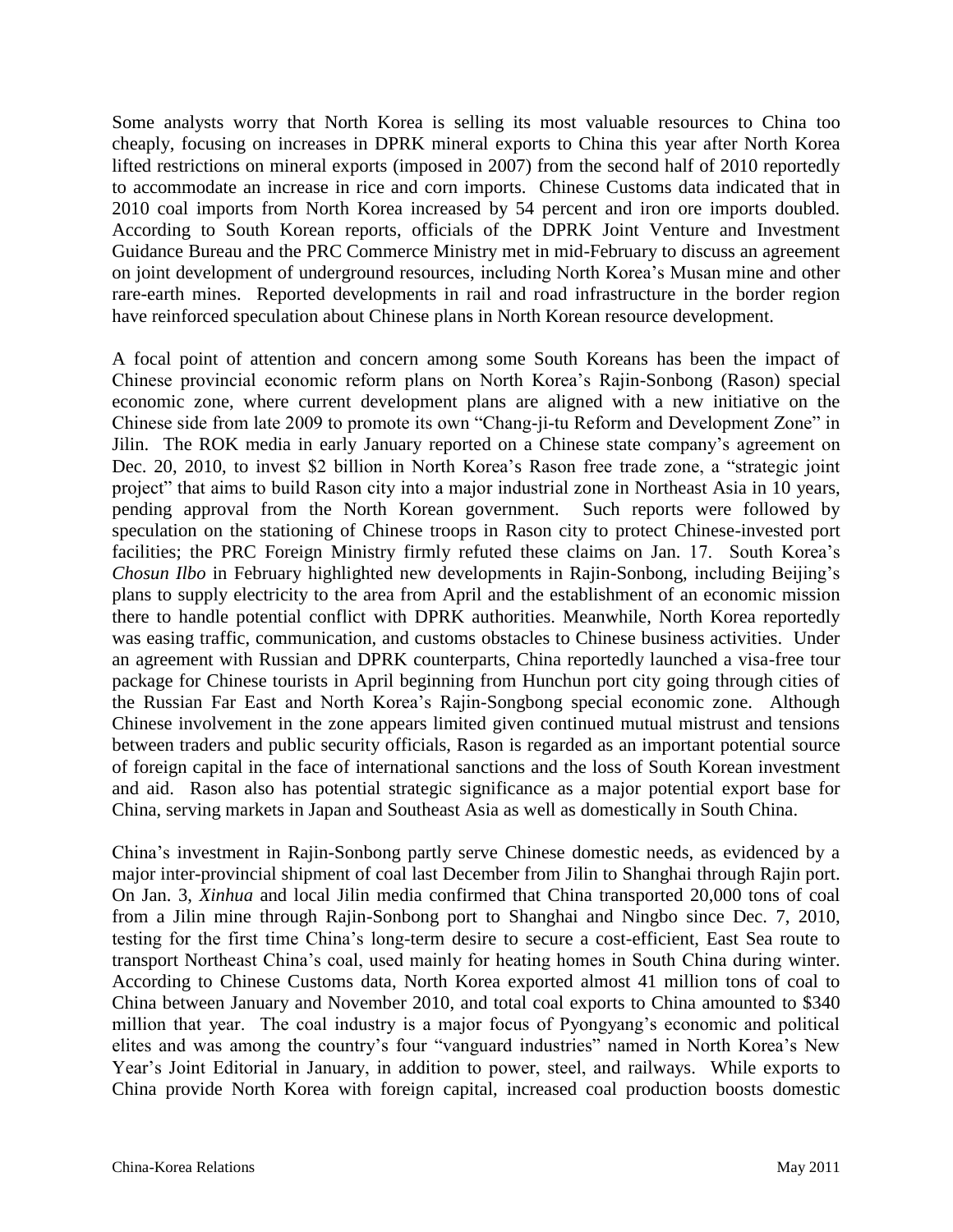output in North Korea's electrical power plants, although media reports have indicated worsening shortages in electricity supply and heating in Pyongyang.

#### **Conclusion: moving from inter-Korean to Six-Party Talks?**

The events of 2010 have arguably heightened contradictions in China's interests on the Korean Peninsula. China's top leadership has affirmed the objective of short-term stability on the peninsula, even at the cost of defending North Korea against international outrage resulting from North Korea's provocations against the South. Beijing has pursued a strategy of denial in both senses of the word: denying consideration of North Korea's enriched uranium program at the UNSC while also denying to itself the potential dangers of allowing North Korea's current leadership to pursue a diplomatic and political strategy designed to support political succession that instead foments instability. The cost of such a strategy has been a more hard-nosed attitude on the part of South Korea as it views the unwillingness of its China to attribute commensurate political importance to the level and density of its economic ties with South Korea. Apparently, Chinese leaders believe that they can afford to take economic relations with South Korea for granted when developing North Korean policies. There is little evidence that this judgment is incorrect, considering the continued vitality of China-ROK economic relations despite political difficulties over North Korea.

China's influence over the Korean Peninsula is bound to increase as its economic, political, and military power continues to grow. At present, China does not have the capacity to independently shape developments on the Korean Peninsula, but it not unreasonable for Chinese strategists to conclude that it is a suitable strategy to buy time while Chinese influence in both North and South Korea continues to grow. For the near term, however, China's efforts to coax the two Koreas toward a stable relationship as a step toward reconstituting the Six-Party Talks are unlikely to succeed. First, China's own political influence over North Korea remains limited, as evidenced by China's inability to convince Pyongyang to return to the denuclearization path despite its growing investment in the relationship. Second, China's persuasive influence with South Korea and the US on North Korean issues has waned as a result of China's active efforts to protect North Korea rather than cooperating to implement international resolutions condemning North Korea's nuclear development. Third, the Six-Party Talks themselves may have been dealt a mortal blow with the surfacing of North Korea's enriched uranium program alongside its plutonium-based nuclear weapons development efforts, given the difficulties of implementing an independent means of verifying North Korea's activities without relying on the North Koreans for correct information. This circumstance leaves the profound challenge of managing North Korea as a de facto nuclear weapons state, the absence of consensus on what to do about it, and a division over the issue that separates China ever more deeply from the US and South Korea, which serves North Korea's interests to a greater extent than those of any other party. China's examination of its own equities on the Korean Peninsula, in combination with developments in China-US relations, will likely shape the next steps in this continuing challenge of how to deal with North Korea.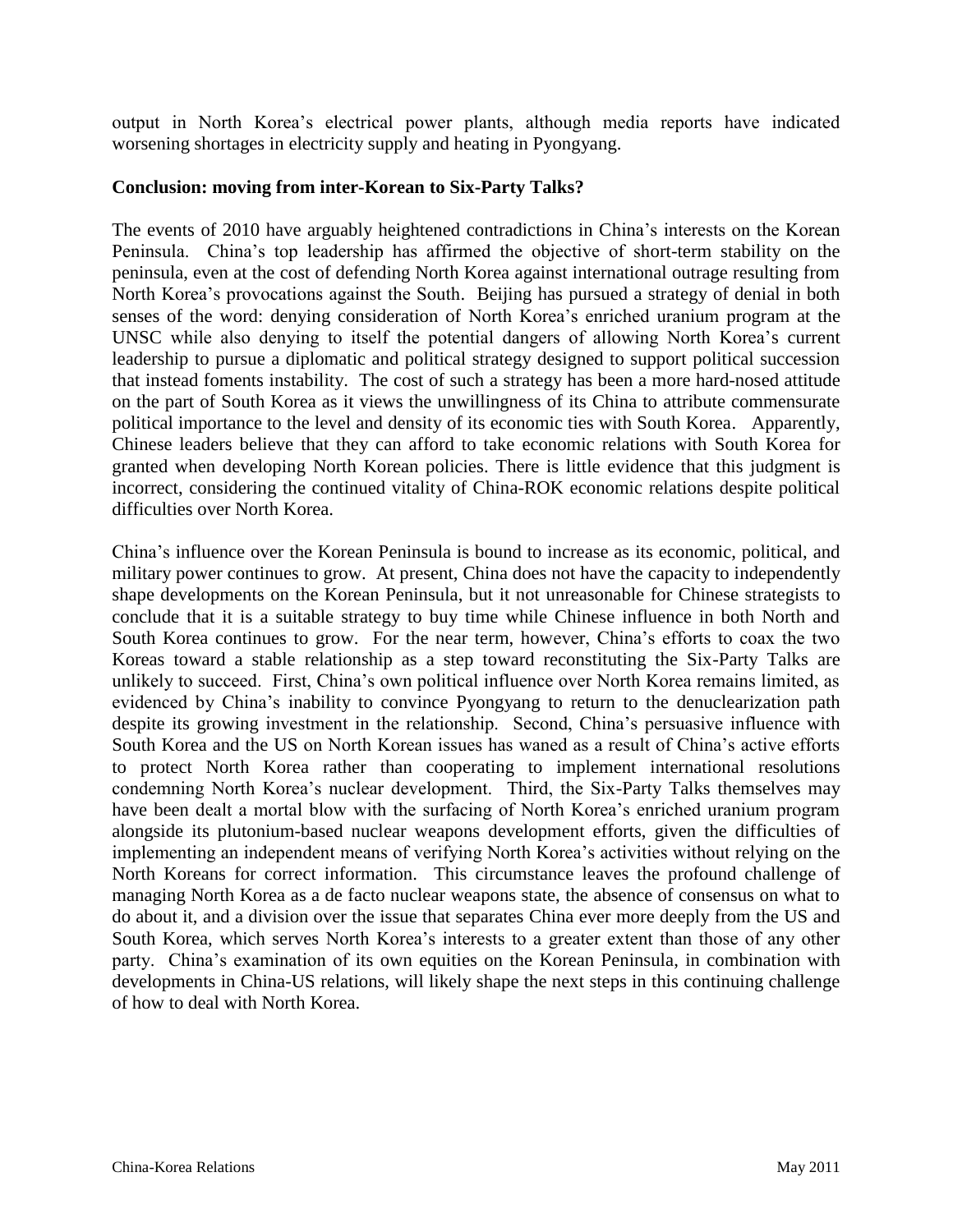## **Chronology of China-Korea Relations January – April 2011**

**Jan. 1, 2011:** *Xinhua* reports on international praise on PRC efforts on the Korean Peninsula.

**Jan. 12, 2011:** PRC Vice Foreign Minister Cui Tiankai at a briefing on President Hu Jintao's upcoming trip to the US calls for the early resumption of Six-Party Talks.

**Jan. 12, 2011:** PRC Ambassador to the US Zhang Yesui in an online interview with *Xinhuanet* calls for the resumption of Six-Party Talks as the "optimum platform" for the denuclearization of the Korean Peninsula.

**Jan. 14, 2011:** Vice Foreign Minister Cui affirms that maintaining peace and stability on the Korean Peninsula is in the interests of parties concerned in the region.

**Jan. 14, 2011:** The PRC Ministry of Public Security and ROK Supreme Prosecutor's Office sign a memorandum of understanding on criminal law enforcement.

**Jan. 16, 2011:** Assistant Foreign Minister Hu Zhengyua in an interview with *Xinhua* pledges that China remains committed to playing a "constructive role" in Korean Peninsula issues.

**Jan. 17, 2011:** President Hu in a written interview with the *Wall Street Journal* and *Washington Post* calls for dialogue on the Korean Peninsula situation.

**Jan. 17, 2011:** PRC Foreign Ministry spokesperson refutes as "sheer fabrication" a *Chosun Ilbo* report on Chinese plans to dispatch troops in North Korea's Rason city.

**Jan. 18, 2011:** China, Japan, and South Korea issue a joint statement supporting ASEAN's fiveyear tourism strategic plan after the  $10<sup>th</sup>$  ASEAN+3 tourism ministerial meeting in Phnom Penh.

**Jan. 18, 2011:** PRC Foreign Ministry spokesperson stresses the importance of China-Japan-ROK trilateral cooperation.

**Jan. 19, 2011:** China-Japan-Korea Ministerial Conference on Culture is held in Nara, Japan.

**Jan. 20, 2011:** ROK Foreign Ministry spokesperson states that the South Korean government "positively evaluates" the Jan. 19 Obama-Hu summit.

**Jan. 21, 2011:** PRC Foreign Ministry spokesperson expresses China's support for proposed inter-Korean military talks.

**Feb. 10-11, 2011:** ROK Six-Party Talks Envoy Wi Sung-lac meets Vice Foreign Minister Zhang Zhijun and Special Representative for Korean Peninsula Affairs Wu Dawei in Beijing.

**Feb. 13-14, 2011:** PRC State Councilor and Minister of Public Security Meng Jianzhu visits Pyongyang and meets Kim Jong Il, President of the Presidium of the Supreme People's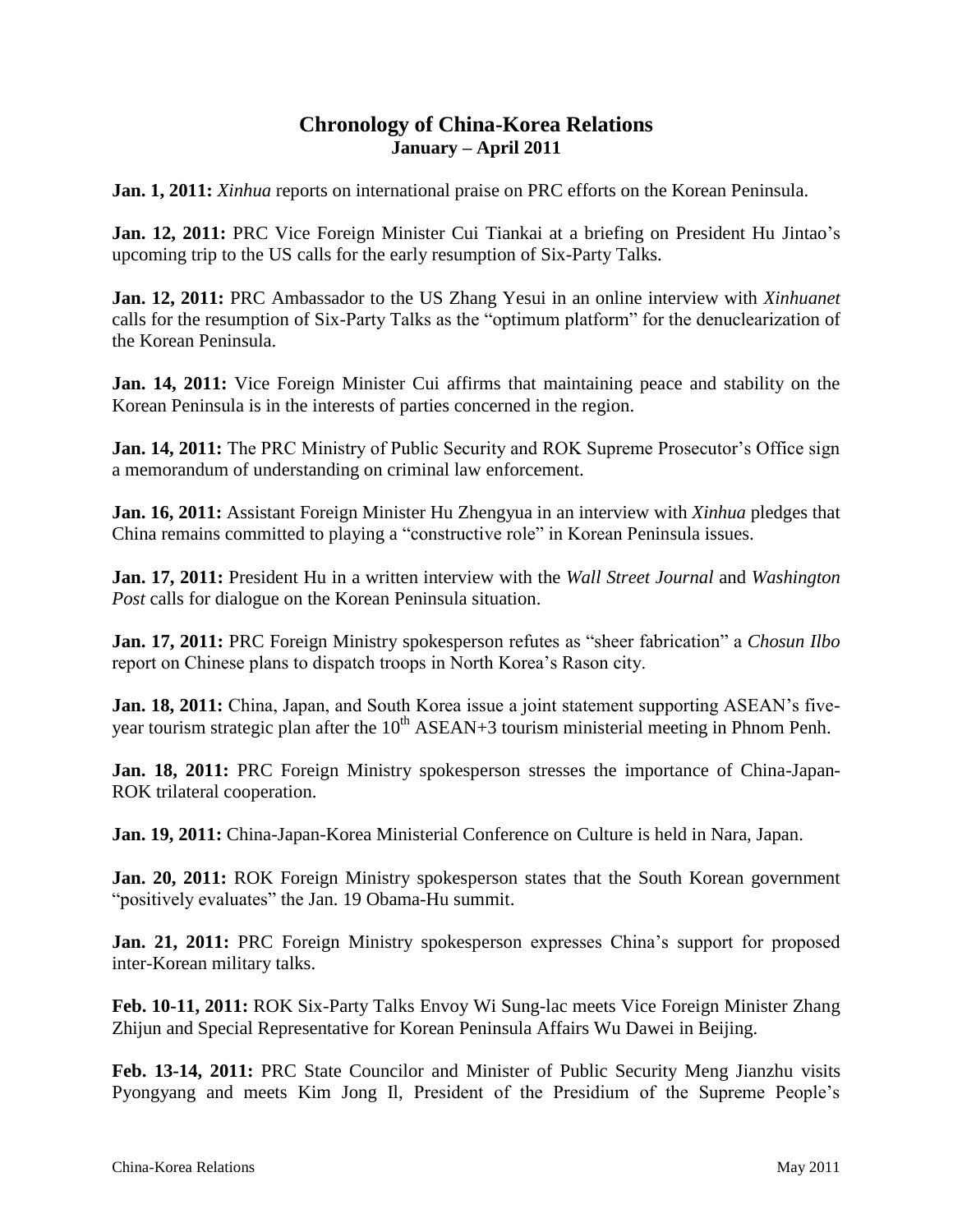Assembly Kim Yong Nam, member of the Presidium of the Political Bureau of the WPK Central Committee and Chief of the Korean People's Army's General Staff Ri Yong Ho, and Minister of People's Security and member of the WPK Central Committee Political Bureau Ju Sang Song. PRC and DPRK security ministries sign a bilateral cooperation agreement.

**Feb. 20, 2011:** Vice Foreign Minister Zhang Zhijun visits Pyongyang to meet Kim Yong Nam.

**Feb. 20, 2011:** Chinese fishermen recover a ROK fishing boat in waters off east China.

**Feb. 23-24, 2011:** PRC Foreign Minister Yang Jiechi visits Seoul to meet President Lee Myungbak and expresses support for inter-Korean dialogue and early resumption of Six-Party Talks.

**Feb. 24, 2011:** PRC Foreign Ministry spokesperson reaffirms China's constructive role in Korean denuclearization in response to reports that China blocked the release of a UN expert panel report on the nuclear issue.

**March 7, 2011:** PRC foreign minister on the sidelines of the annual session of the National People's Congress calls for an early restart of Six-Party Talks.

**March 19, 2011:** The fifth China-ROK-Japan Foreign Ministers Meeting is held in Kyoto.

**March 28-30, 2011:** Foreign Minister Kim Sung-hwan visits China and meets Premier Wen Jiabao, Foreign Minister Yang, and Wang Jiarui, head of the party's international department.

**March 30-April 1, 2011:** South Korea, China, and Japan hold their fourth joint feasibility study meeting in Jeju, Korea on a trilateral free trade agreement.

**April 5, 2011:** The PRC Embassy in the DPRK holds memorial ceremonies for Chinese Peoples' Volunteers martyrs.

**April 8, 2011:** The PRC Ministry of Commerce announces the lifting of anti-dumping measures against cold-rolled stainless steel sheets imported from South Korea and Japan.

**April 12, 2011:** The PRC Foreign Ministry announces that Kim Kye Gwan, first vice foreign minister of the DPRK, paid a working visit to China and held separate talks with Vice Foreign Minister Zhang Zhijun, Foreign Minister Yang, and Special Representative for Korean Peninsula Affairs Wu Dawei.

**April 11-15, 2011:** A PRC labor delegation led by Zhang Mingqi, vice president of the All-China Federation of Trade Unions, visits North Korea at the invitation of the General Federation of Trade Unions of Korea. The delegation meets Choe Ryong Hae, secretary of the Central Committee of the Worker's Party of Korea on April 12.

**April 13, 2011:** Premier Wen Jiabao and top legislator Wu Bangguo meet ROK Prime Minister Kim Hwang-sik in Beijing.